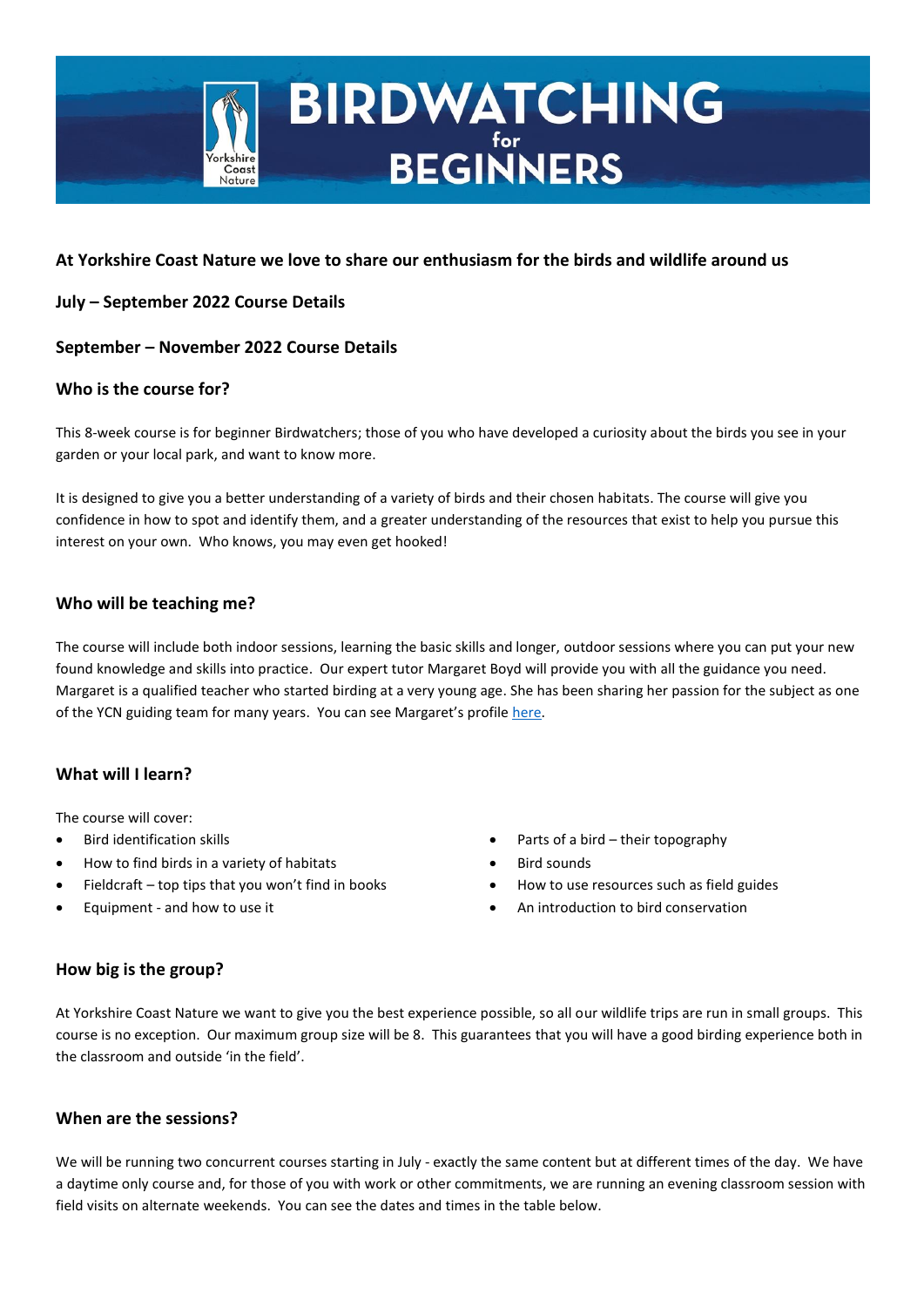#### **If you are interested in joining us, please check the dates and times and choose the course that best suits your availability.**

We are sorry, but it is not possible to swap between courses.

## **July 18th – Sept 5th Course Dates**

| <b>COURSE A</b><br>week days - daytime |            |          |           |                  | <b>COURSE B</b><br>weekday evening and weekends |            |          |         |                  |
|----------------------------------------|------------|----------|-----------|------------------|-------------------------------------------------|------------|----------|---------|------------------|
| <b>Session</b>                         | day        | date     | time      | venue            | Session                                         | day        | date     | time    | venue            |
| Week 1                                 | <b>MON</b> | 18/07/22 | 10am-12   | indoor<br>venue  | Week 1                                          | <b>MON</b> | 18/07/22 | 7-9pm   | indoor<br>venue  |
| Week 2                                 | <b>MON</b> | 25/07/22 | 9am-1pm   | outdoor<br>venue | Week 2                                          | <b>SUN</b> | 24/07/22 | 9am-1pm | outdoor<br>venue |
| Week 3                                 | <b>MON</b> | 01/08/22 | $10am-12$ | indoor<br>venue  | Week 3                                          | <b>MON</b> | 01/08/22 | 7-9pm   | indoor<br>venue  |
| Week 4                                 | <b>MON</b> | 08/08/22 | 9am-1pm   | outdoor<br>venue | Week 4                                          | <b>SUN</b> | 07/08/22 | 9am-1pm | outdoor<br>venue |
| Week 5                                 | <b>MON</b> | 15/08/22 | 10am-12   | indoor<br>venue  | Week 5                                          | <b>MON</b> | 15/08/22 | 7-9pm   | indoor<br>venue  |
| Week 6                                 | <b>MON</b> | 22/08/22 | 9am-1pm   | outdoor<br>venue | Week 6                                          | <b>SUN</b> | 28/08/22 | 9am-1pm | outdoor<br>venue |
| Week 7                                 | WED        | 31/08/22 | 10am-12   | indoor<br>venue  | Week 7                                          | <b>WED</b> | 31/08/22 | 7-9pm   | indoor<br>venue  |
| Week 8                                 | <b>MON</b> | 05/09/22 | 9am-1pm   | outdoor<br>venue | Week 8                                          | <b>SUN</b> | 04/09/22 | 9am-1pm | outdoor<br>venue |

### **September 26th – November 14th Course Dates**

| <b>COURSE A</b><br>week days - daytime |            |          |           |                  | <b>COURSE B</b><br>weekday evening and weekends |            |          |         |                  |
|----------------------------------------|------------|----------|-----------|------------------|-------------------------------------------------|------------|----------|---------|------------------|
| Session                                | day        | date     | time      | venue            | Session                                         | day        | date     | time    | venue            |
| Week 1                                 | <b>MON</b> | 26/09/22 | 10am-12   | indoor<br>venue  | Week 1                                          | <b>MON</b> | 26/09/22 | 7-9pm   | indoor<br>venue  |
| Week 2                                 | <b>MON</b> | 03/10/22 | 9am-1pm   | outdoor<br>venue | Week 2                                          | <b>SUN</b> | 02/10/22 | 9am-1pm | outdoor<br>venue |
| Week 3                                 | <b>MON</b> | 10/10/22 | $10am-12$ | indoor<br>venue  | Week 3                                          | <b>MON</b> | 10/10/22 | 7-9pm   | indoor<br>venue  |
| Week 4                                 | <b>MON</b> | 17/10/22 | 9am-1pm   | outdoor<br>venue | Week 4                                          | <b>SUN</b> | 16/10/22 | 9am-1pm | outdoor<br>venue |
| Week 5                                 | <b>MON</b> | 24/10/22 | $10am-12$ | indoor<br>venue  | Week 5                                          | <b>MON</b> | 24/08/22 | 7-9pm   | indoor<br>venue  |
| Week 6                                 | <b>MON</b> | 31/10/22 | 9am-1pm   | outdoor<br>venue | Week 6                                          | <b>SUN</b> | 30/10/22 | 9am-1pm | outdoor<br>venue |
| Week 7                                 | <b>MON</b> | 07/11/22 | 10am-12   | indoor<br>venue  | Week 7                                          | <b>MON</b> | 07/11/22 | 7-9pm   | indoor<br>venue  |
| Week 8                                 | <b>MON</b> | 14/11/22 | 9am-1pm   | outdoor<br>venue | Week 8                                          | <b>SUN</b> | 13/11/22 | 9am-1pm | outdoor<br>venue |

#### **Where will the course take place?**

The indoor sessions will be in York, in the Harriet Room, a spacious modern building near the entrance to [York Cemetery](https://www.yorkcemetery.org.uk/) and close to the city centre. The venue is light, has good facilities and ventilation, and with a small group there are ample opportunities for social distancing. There are also several bus routes which stop outside the cemetery.

Our outdoor sessions will take place at a variety of suitable venues around the York area that are accessible by car and public transport.

## **What are the costs?**

The cost for the course is **£275** per person

#### Costs include:

Expert tuition and bird guide 8 sessions over 8 weeks – indoor and outdoor (a total of 24 hours tuition)